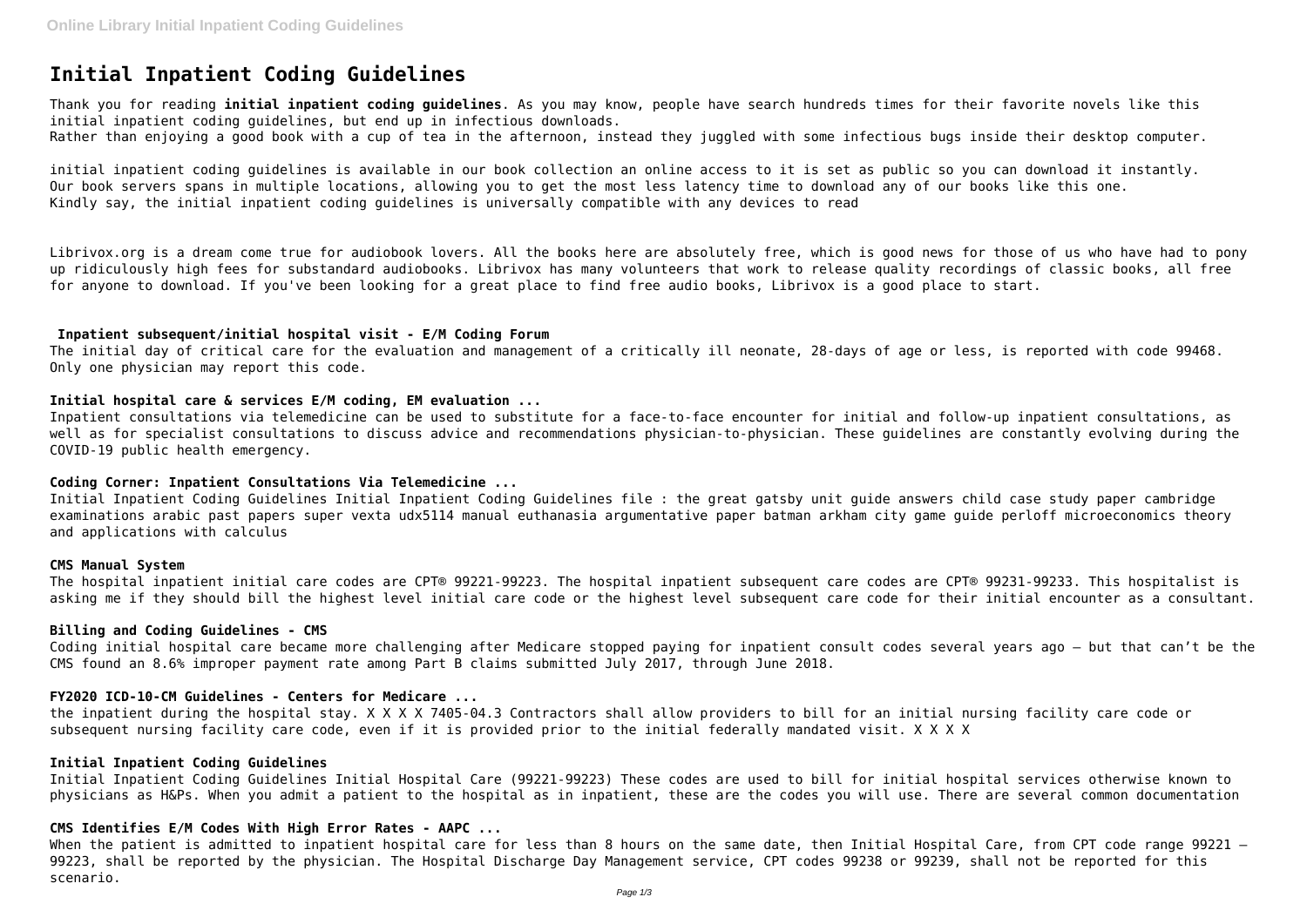# **How to Bill a Consultation at the Hospital (Inpatient ...**

The only place I am aware that CMS allows the coding from one series of codes to another is with consultations. Their reasoning is that the documentation of requirements for 99251 and 99252 would not support the requirements for 99221, therefore they are allowing to use the subsequent hospital care codes vs Initial Hospital care codes.

#### **Hospital Coding… Making the Rounds**

Billing and Coding Guidelines . Inpatient . Acute, inpatient care is reimbursed under a diagnosis-related groups (DRGs) system. DRGs are classifications of diagnoses and procedures in which patients demonstrate similar resource consumption and length-of-stay patterns. A payment rate is set for each DRG and the hospital's Medicare

## **Coding for Newborn Care Services (99460, 99461, & 99463)**

ICD-10-CM Official Guidelines for Coding and Reporting FY 2020 (October 1, 2019 - September 30, 2020) Narrative changes appear in bold text . Items underlined have been moved within the guidelines since the FY 2019 version Italics are used to indicate revisions to heading changes .

## **Initial Inpatient Coding Guidelines**

New or established status does not apply to inpatient billing codes, as they are used for an initial doctor visit, whether the practitioner has an established relationship with the patient. Second, the old initial consultation codes (99251-99255) are no longer recognized by Medicare Part B, although many non-Medicare providers still use them if the payer doesn't follow Medicare guidelines.

# **Initial Inpatient Coding Guidelines**

Initial Inpatient Coding Guidelines Initial Hospital Care (99221-99223) These codes are used to bill for initial hospital services otherwise known to physicians as H&Ps. When you admit a patient to the hospital as in inpatient, these are the codes you will use. There are several common documentation blunders that many physicians repeat over and

## **Observation Coding Guidelines | BCBSND**

You should report inpatient consultation services using an Initial Hospital Care code (99221-99223) for the initial evaluation, and a Subsequent Hospital Care code (99231-99233) for subsequent visits. In some cases, the service the physician provides may not meet the documentation requirements for the lowest level initial hospital visit (99221).

#### **99223 vs 99233: Coding Hospital Inpatient Initial Care ...**

In the inpatient hospital setting and nursing facility setting, any physician and/or qualified non-physician practitioner who perform an initial evaluation may bill an initial hospital care visit code (CPT code 99221 – 99223) or nursing facility care visit code (CPT 99304 – 99306), where appropriate.

# **Billing Initial Hospital Care and Discharge - multiple e ...**

Billing and Coding Guidelines. The below guidelines outline the correct billing for professional and facility claims based on the individual scenario. Guideline. ... Report Initial Observation or Inpatient Care Services (Including Admission and Discharge Services) E&M (99234 – 99236)

# **FAQs: Inpatient Visits (Part B)**

Initial Hospital Care • Initial Hospital Care Hospital Admission • Iddb dfhIntended to be reported for the fh lfirst hospital inpatient encounter with the patient by the physician. • "AI" = Principal Physician of Record (Medicare modifier)(Medicare modifier) Initial Hospital Care • According to Principles of CPT® Coding, "For

# **Initial Inpatient Coding Guidelines**

Initial Hospital Care (99221-99223) These codes are used to bill for initial hospital services otherwise known to physicians as H&Ps. When you admit a patient to the hospital as in inpatient, these are the codes you will use. There are several common documentation blunders that many physicians repeat over and over again for these visits.